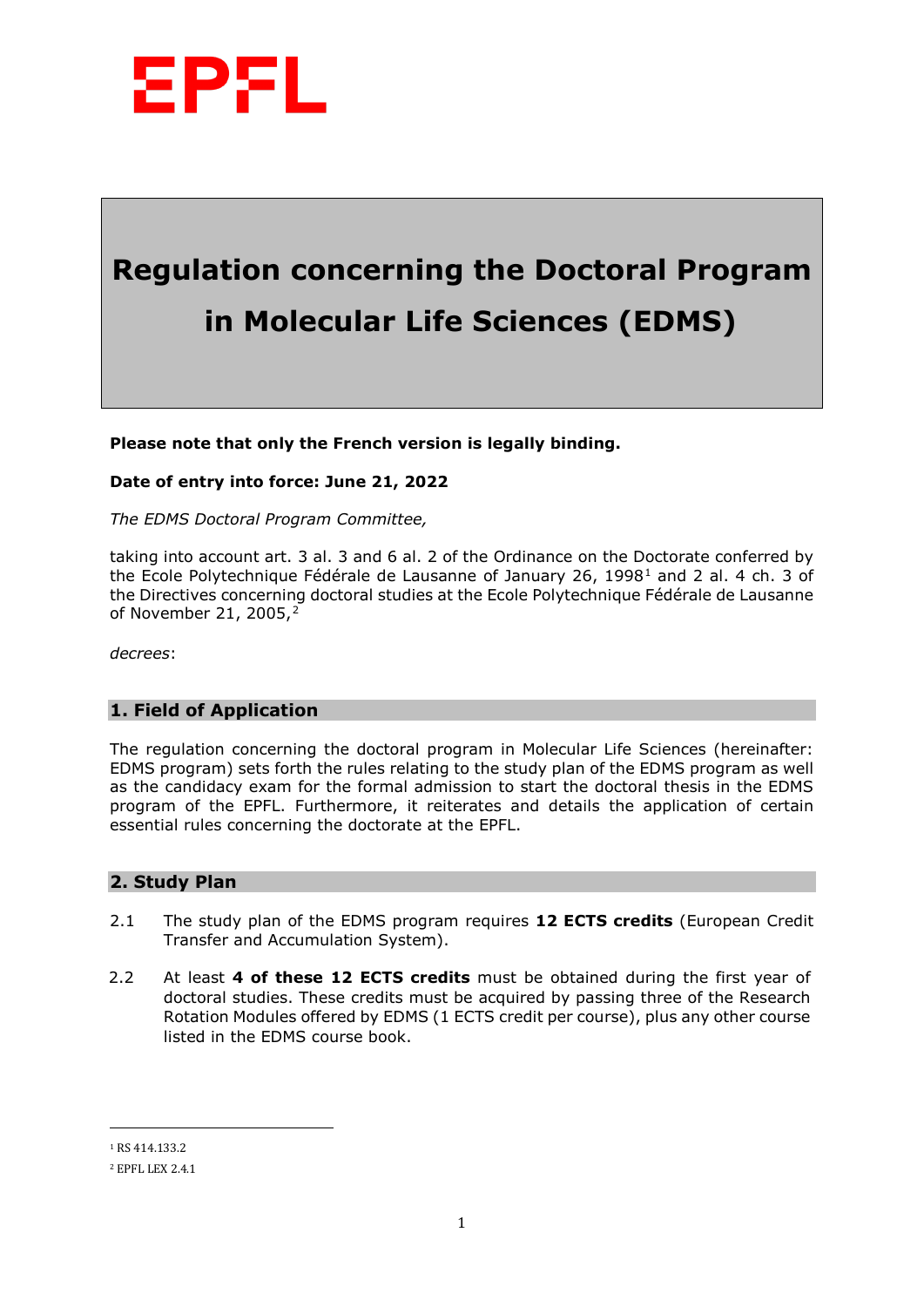- 2.3 Up to **4 ECTS credits, chosen freely** by the student, can be obtained by successfully passing other doctoral courses or transferable skills courses from the EPFL doctoral course book (Doctoral Commission decision, Cdoct 107, May 2015).
- 2.4 The remaining **4 ECTS credits** can be obtained by successfully passing other doctoral courses at EPFL, or at another university **with the approval of the EDMS program Director** and in accordance with the terms established by the EDMS program. Courses other than doctoral courses (e.g., Master's courses or Summer school) must also be approved by the EDMS program Director. For doctoral courses at a foreign university, the credit equivalence is determined case-by-case. The maximal number of credits which may be obtained by successfully passing such a course is 4 ECTS credits.

### **3. Candidacy Exam**

- 3.1 To be formally admitted to start a doctoral thesis at the EPFL, the doctoral candidate must successfully pass the candidacy exam at the end of the 1<sup>st</sup> year of doctoral studies (art. 6 and 8 al. 1 let. a of the Ordinance on the Doctorate and art. 8 al. 1 and 2 of the Directives concerning doctoral studies at the EPFL). The candidacy exam consists of a written report and an oral presentation. The written report will be submitted to the jury of the candidacy exam 10 days before the exam. The oral presentation is of approximately thirty minutes by the candidate about his·her research during the first year and future directions. It is followed by questions from the jury. The candidate must demonstrate the originality of his·her thesis subject, the objectives and methods envisaged, as well as the hypothesis and related scientific arguments, including the general context of the thesis subject, state of the art of research in the area, position of the doctoral candidate's work within the research area, plan and methodology for the research project as well as the time frame for its completion.
- 3.2 The jury of the candidacy exam is composed of the thesis Director (and co-Director, if applicable), plus at least two experts, one external of the EPF/ETH domain and one internal (MER or other EPFL collaborator authorized to fulfil the function of thesis Director at the EPFL and approved by the EDMS program Director). A member of the EDMS program who is or has been a member of the Program Committee chairs the jury with the approval of the program Director.
- 3.3 After jury deliberations, the jury President verbally informs the candidate of the result of the candidacy exam. Possible jury recommendations are communicated in writing thereafter. The candidate then receives from the EPFL a decision to formally admit or refuse the start of a doctoral thesis at the EPFL. One second attempt to pass the candidacy exam is permitted (art. 8 al. 2 of the Ordinance on the Doctorate).

### **4. Annual Report**

During the thesis work, the doctoral candidate has the obligation to submit an annual progress report each year, starting one year after the candidacy exam. The candidate submits a summary of the work progress, as well as a point-by-point self-evaluation. In parallel, the thesis Director (and co-Director when applicable) complete an analogous assessment of the work progress. After a joint discussion the report is cosigned by the candidate and the thesis Director (and co-Director when applicable). The candidate then also discusses the progress and wider context with the mentor and they confirm to have met in the annual report, without reporting the content of the discussion which is